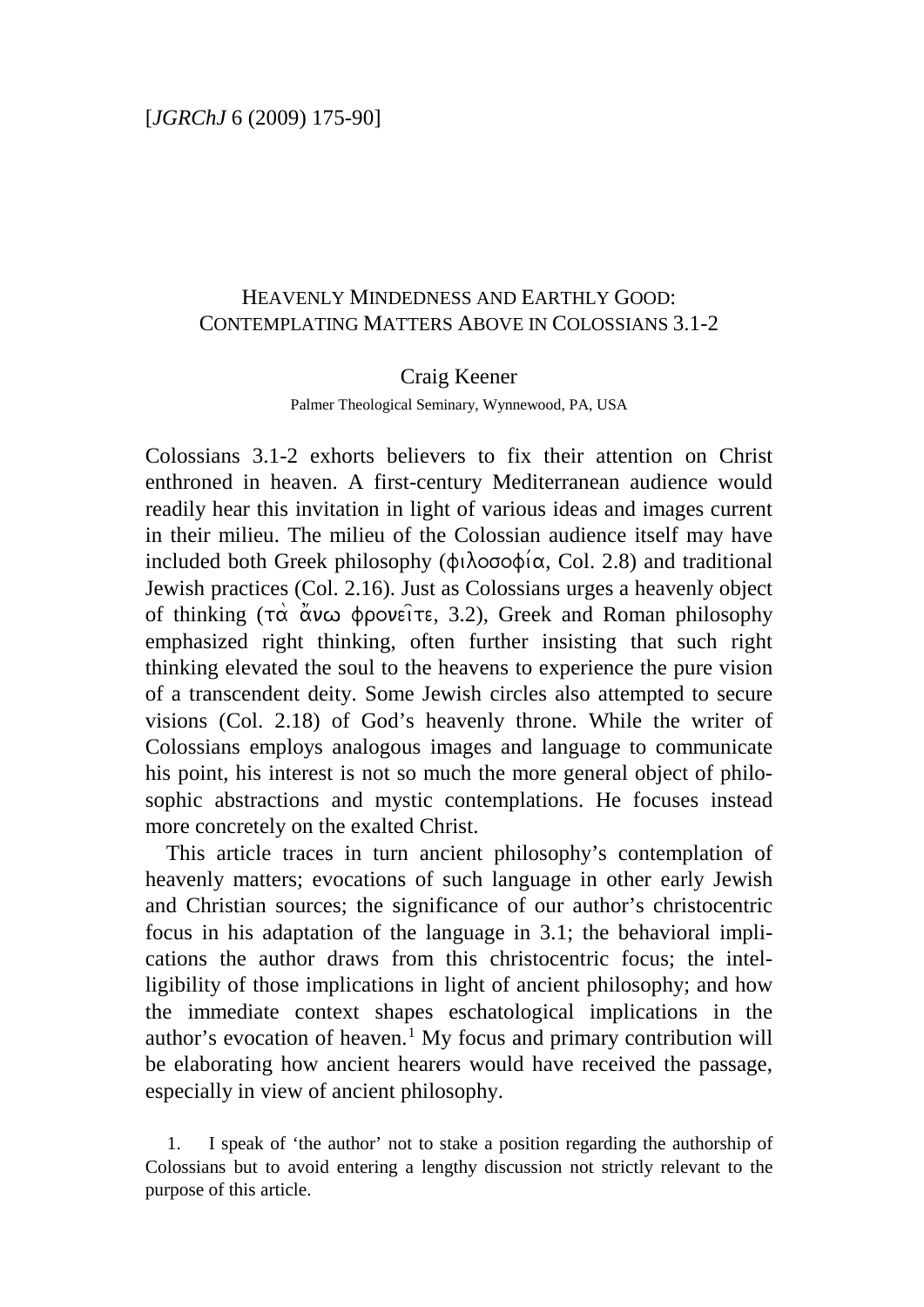#### 176 *Journal of Greco-Roman Christianity and Judaism* 6

#### *Contemplating Heavenly Matters (Colossians 3.1-2)*

Colossians emphasizes seeking 'matters above'  $(\tau \alpha \ \alpha \nu \omega)$ , where Christ is enthroned beside God, and focusing one's interest on 'matters above' in contrast to 'earthly matters'. This language appears to recall familiar philosophic idiom for contemplating divine, heavenly reality, except that is has a specifically christocentric focus.<sup>[2](#page-1-0)</sup>

As commentators on Colossians have sometimes noted, philosophy emphasized right thinking, through which the soul sought to arise to the heavens.[3](#page-1-1) Such an emphasis arose naturally in its context: the entire range of Greco-Roman philosophy emphasized sound thinking,<sup>[4](#page-1-2)</sup> and most thinkers also viewed the heavens as pure, perfect, and unchanging, hence eternal. Naturally these ideas were often combined to speak of contemplating heavenly realities. In an influential dialogue, Plato emphasized that souls by nature desired the highest location,<sup>[5](#page-1-3)</sup> and those who consistently chose philosophy would ascend to a heavenly place.[6](#page-1-4) Meditating on the heavens and stars was a noble philosophic pursuit,[7](#page-1-5) and a pure mind could be described as guarded in a 'celestial citadel'.<sup>[8](#page-1-6)</sup> The rational mind enabled one to ascend;<sup>[9](#page-1-7)</sup> stirred by

<span id="page-1-7"></span><span id="page-1-0"></span>2. The use of 'things above' (employing language appearing nowhere else in Colossians and rarely in the Pauline corpus) instead of 'heavenly things' might be to avoid confusion with other heavenly entities (Col. 1.16, 20), but in view of 1.5 may be simply stylistic variation, as perhaps in Phil. 3.14, 20.

<span id="page-1-1"></span>3. So Eduard Schweizer, *The Letter to the Colossians: A Commentary* (trans. Andrew Chester; Minneapolis: Augsburg, 1982), p. 175.

<span id="page-1-2"></span>4. E.g. Seneca, *Nat.* 3, pref. 11-15; see fuller discussion in Craig S. Keener, '"Fleshly" versus Spirit Perspectives in Romans 8:5-8', in Stanley E. Porter (ed.), *Paul: Jew, Greek and Roman* (Pauline Studies, 5; Leiden: E.J. Brill, 2008), pp. 211- 29 (212-13). True beliefs could form a new identity in line with virtue (Stanley K. Stowers, 'Does Pauline Christianity Resemble a Hellenistic Philosophy?,' in Troels Engberg-Pedersen [ed.], *Paul beyond the Judaism/Hellenism Divide* [Louisville, KY: Westminster John Knox Press, 2001], pp. 81-102 [92]).

<span id="page-1-3"></span>5. Plato, *Phaedr.* 248AB. Bodies were fashioned from earthly substance, with heavenly souls merely imprisoned in them (Plato, *Phaedr.* 250C; Plutarch, *Exil.* 17, *Mor*. 607D).

6. Plato, *Phaedr.* 248E-249A.

<span id="page-1-6"></span><span id="page-1-5"></span><span id="page-1-4"></span>7. Iamblichus, *Vit. Pyth.* 12.59 (also affirming mathematics, which likewise involves what is harmonious). Pythagoras allegedly attained full knowledge of the heavens (Iamblichus, *Vit. Pyth.* 5.27).

8. Valerius Maximus 4.1. ext. 2 (*in arce caelesti*, LCL 1.354-55).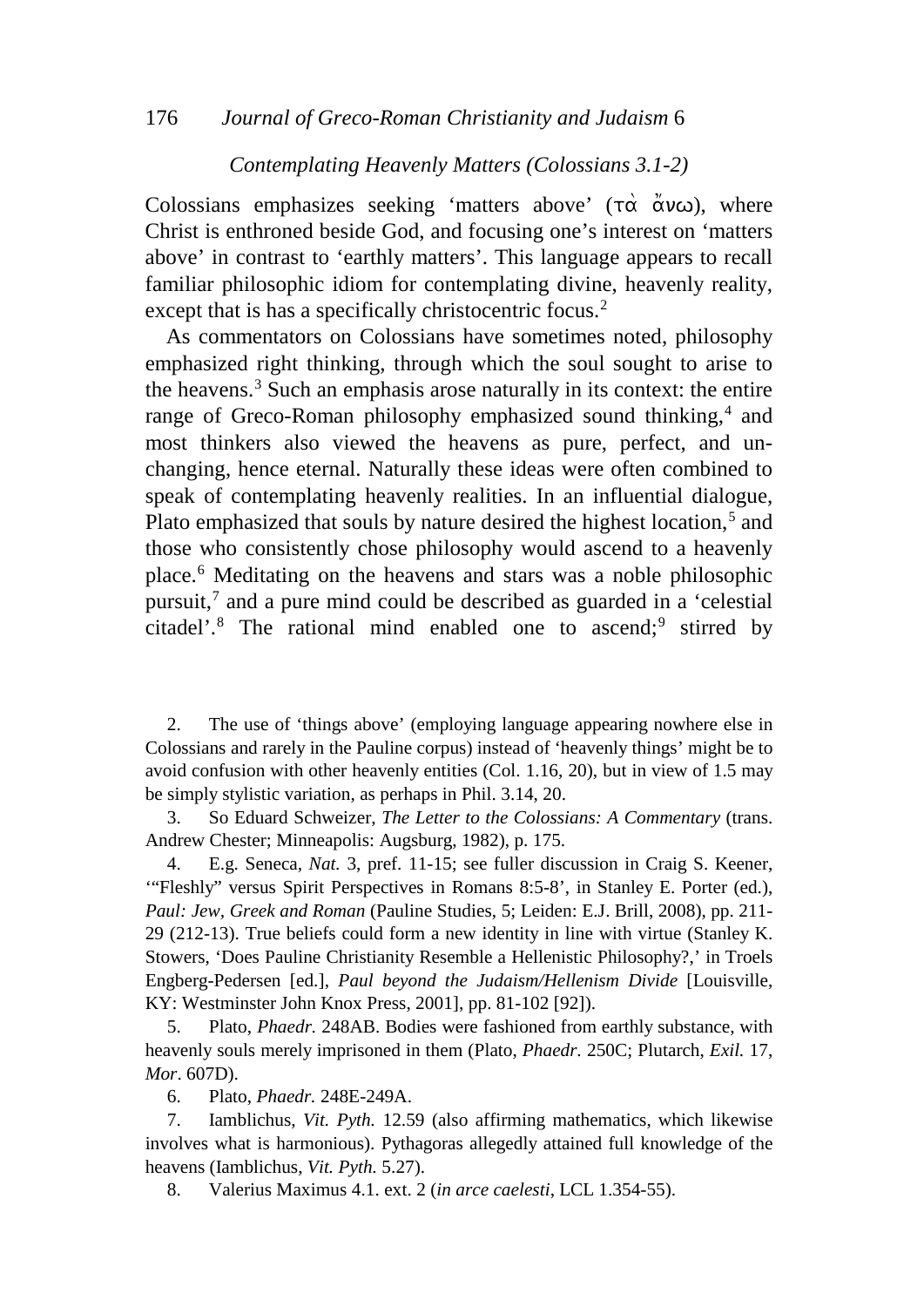reasoning, some said, the mind would fly upward, light in weight.<sup>[10](#page-2-0)</sup> An essay in the form of a revelatory dream repeatedly emphasized looking to the imperishable things in the heavenly spheres, not to the corruptible earth below.<sup>[11](#page-2-1)</sup>

While many sources reflecting these ideas are Platonic, the ideas are by no means limited to Platonists.<sup>[12](#page-2-2)</sup> Thus Seneca, an eclectic firstcentury Stoic, believed that the soul proved its divinity and celestial origins by enjoying what was divine, such as the stars and orbits of celestial bodies.[13](#page-2-3) Good Stoics believed that the ideal wise person would adopt a perspective from heaven, evaluating the rest of existence without personal bias.<sup>[14](#page-2-4)</sup> Such a heavenly perspective had practical consequences. Thus, for example, heavenly reality set the model for the soul formed from it: the mind should remain tranquil, like the highest

<span id="page-2-0"></span>9. Porphyry, *Marc*. 26.415-16. Some described God as pure mind (Pliny, *Nat*.  $2.5.14$ ).

10. Heraclitus, *All.* 63.4. Wisdom would soar (Heraclitus, *All*. 63.5).

11. Cicero, *Rep.* 6.17.17; 19.20.

<span id="page-2-2"></span><span id="page-2-1"></span>12. This observation is important because Stoicism was far more influential than Platonism in the first century, though Platonism became increasingly dominant subsequently, and the thought of the Jewish philosopher Philo demonstrates that Middle Platonism was influential in educated Hellenistic Jewish circles at least in Alexandria (for discussions of Platonic influence on Philo, see e.g. David T. Runia, 'Was Philo a Middle Platonist? A Difficult Question Revisited', *Studia Philonica* 5 [1993], pp. 112-40; Gregory E. Sterling, 'Platonizing Moses: Philo and Middle Platonism', *Studia Philonica* 5 [1993], pp. 96-111; John Dillon, 'Reclaiming the Heritage of Moses: Philo's Confrontation with Greek Philosophy', *Studia Philonica* 7 [1995], pp. 108-23), despite some Stoic and even Aristotelian elements.

13. Seneca, *Nat.* 1. pref. 12.

<span id="page-2-4"></span><span id="page-2-3"></span>14. Troels Engberg-Pedersen, *Paul and the Stoics* (Louisville, KY: Westminster John Knox Press; Edinburgh: T. & T. Clark, 2000), p. 59 (citing Marcus Aurelius, 7.48, 9.30, 12.24.3), p. 63 (citing Cicero, *Fin*. 3.25). Some allowed for enlightened emotions provided they were 'monitored' from above (Troels Engberg-Pedersen, 'Marcus Aurelius on Emotions', in Juha Sihvola and Troels Engberg-Pedersen [eds.], *The Emotions in Hellenistic Philosophy* [Texts and Studies in the History of Philosophy, 46; Dordrecht, Boston, London: Kluwer Academic Press, 1998], pp. 305-37 [334-35]). Even if in *Paul and Stoics*, p. 65, Engberg-Pedersen goes too far in regarding the Stoic emphasis on proper understanding of one's identity as 'the framework for Paul's thought' about identity in Christ, it reflects elements in the larger milieu relevant for how Paul and Paulinists would be heard.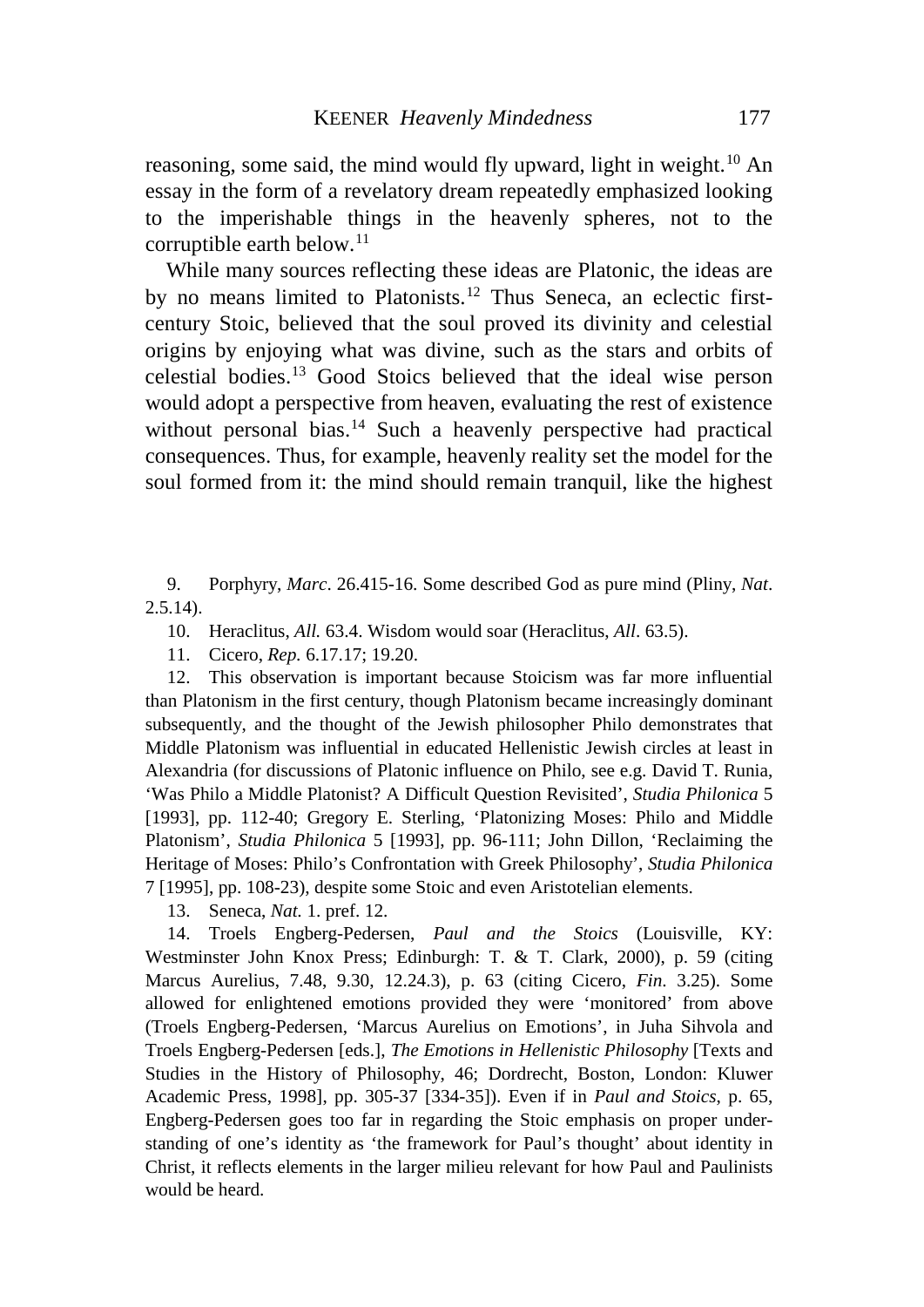heavens.<sup>[15](#page-3-0)</sup> Moreover, the heaven-informed soul despised terrestrial limitations such as human boundaries.<sup>[16](#page-3-1)</sup>

### *Heavenly-mindedness in Early Jewish and Christian Sources*

Such perspectives were not limited to Gentiles; some Jews in a Hellenistic context adapted this language. The Middle Platonic Jewish philosopher Philo opined that humans were not only terrestrial entities, but also celestial ones, near the stars.<sup>[17](#page-3-2)</sup> He believed that inspiration would cause the soul to contemplate God,<sup>[18](#page-3-3)</sup> carrying the soul into the upper atmosphere.<sup>[19](#page-3-4)</sup> This observation was not merely theoretical for Philo; he believed that he had experienced this exaltation himself. Meditating on philosophy and other divine matters, freed from earthly and bodily thoughts, Philo felt that he was raised in soul to heavenly regions (with the sun, moon and other celestial bodies).<sup>[20](#page-3-5)</sup> Moving in the same realm of thought, yet at a more popular level, the Wisdom of Solomon notes that the perishable, earthly body weighs down the soul.[21](#page-3-6) The second-century *Testament of Job* emphasizes being occupied with heavenly rather than earthly matters, for earthly things change and are unstable, whereas heaven stays unperturbed.<sup>[22](#page-3-7)</sup>

<span id="page-3-0"></span>15. Seneca, *Dial*. 5.6.1. For the harmony of heavenly spheres, see e.g. Maximus of Tyre, *Or*. 37.5; Iamblichus, *Vit. Pyth.* 15.65-66; Menander Rhetor 2.17, 442.30-32; Lucian, *Salt*. 7. For imitating the heavens' harmony, see e.g. Dio Chrysostom, *Conc. Apam.* 35; such imitation enabled one to return there (Cicero, *Rep.* 6.18.18-19). Though Aristotle knew the Pythagorean view (*Cael.* 2.9, 290b.12- 29), he opposed it (2.9, 290b.30–291a.26).

<span id="page-3-1"></span>16. Seneca, *Nat.* 1. pref. 13. Contemplating the larger cosmos allowed one to transcend mortal limitations (Seneca, *Nat.* 1. pref. 17; cf. 3. pref. 10).

<span id="page-3-2"></span>17. Philo, *Op. Mund.* 147; cf. *Op. Mund.* 82. Later rabbis also opined that humans were a mixture of heavenly and earthly components (*Sifre Deut*. 306.28.2; *Gen. R*. 12.8).

18. Philo, *Op. Mund.* 71; cf. *Leg. All.* 3.82.

19. Philo, *Spec. Leg.* 3.2.

<span id="page-3-5"></span><span id="page-3-4"></span><span id="page-3-3"></span>20. Philo, *Spec. Leg.* 3.1. At the time of writing, however, he complained that terrestrial matters like politics distracted him (*Spec. Leg.* 3.3).

21. Wis. 9.14-15.

<span id="page-3-7"></span><span id="page-3-6"></span>22*. T. Job* 36.3/4-5/7. As in the case of Philo's inspiration, charismatic inspiration moved the hearts of Job's daughters to heavenly rather than earthly or worldly matters (*T. Job* 48–50, esp. 48.2; 49.1; 50.1; note also that 48.2 employs the same verb as Col. 3.2).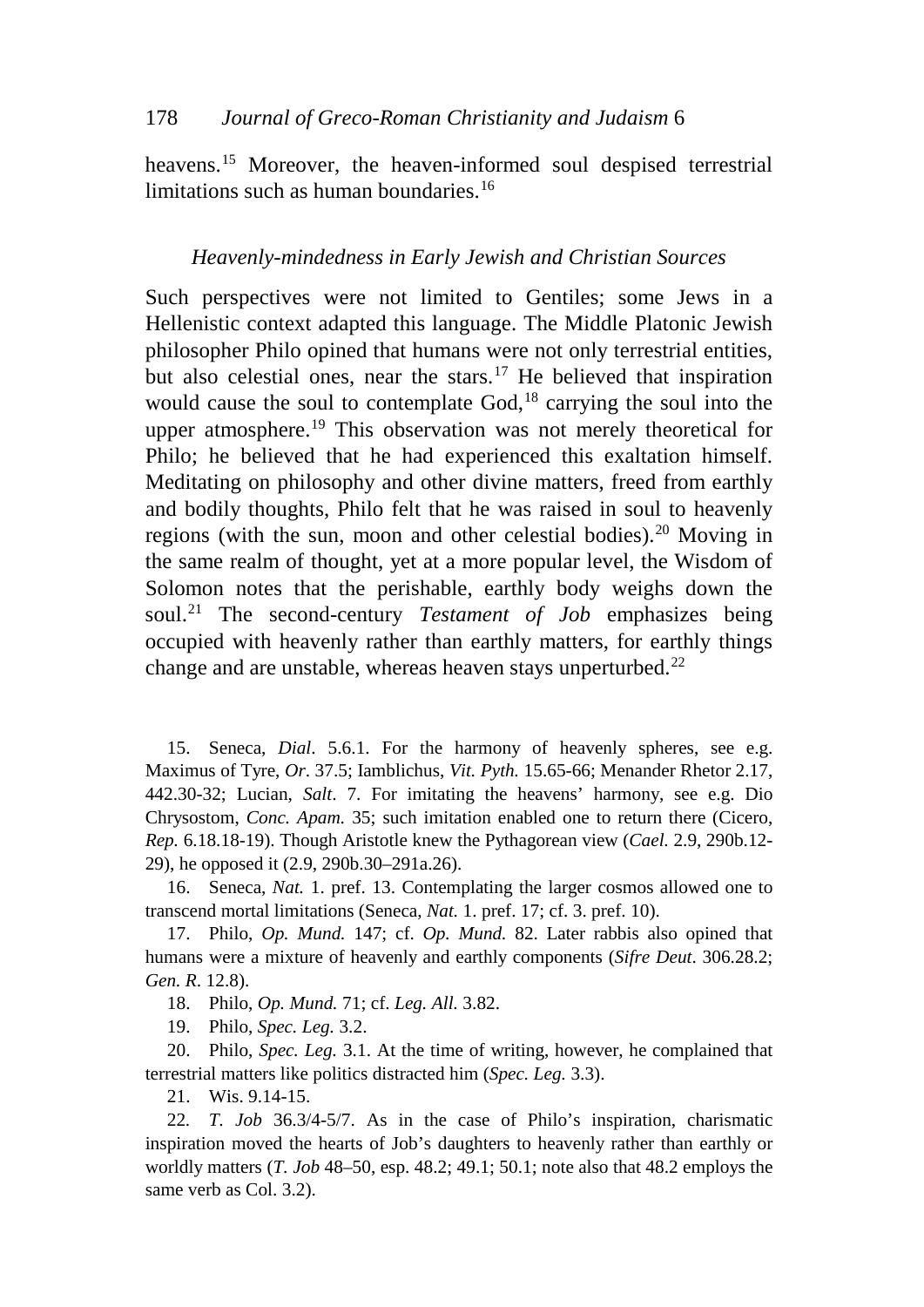Some similar language and images also appear in the thought of the undisputed Pauline letters, where the 'inner person' was being renewed despite the body's decay.<sup>[23](#page-4-0)</sup> This unencumbered inner person was being prepared for what was unseen and eternal, which was from the heavens (2 Cor. 4.16–5.2).<sup>[24](#page-4-1)</sup> In contrast to pure Platonists, Paul anticipated a heavenly *body*, though with apocalyptic Judaism could associate this heavenly body with celestial bodies  $(1 \text{ Cor. } 15.40-41).^{25}$  $(1 \text{ Cor. } 15.40-41).^{25}$  $(1 \text{ Cor. } 15.40-41).^{25}$  Paul also spoke of a heavenly Jerusalem (one 'above'), of which the earthly version was presumably at best a shadow (Gal. 4.25-26). This idea, too, was already at home in Jewish circles.<sup>[26](#page-4-3)</sup>

By itself, vertical dualism in the Pauline corpus need not imply a wholesale embrace of conventional philosophic perspectives. Apocalyptic Judaism had a more specifically developed vertical dualism than Greek philosophy did, $27$  although the dualism of Jewish sources in

<span id="page-4-0"></span>23. On the language of the 'inner person', see diverse approaches in David E. Aune, 'Anthropological Duality in the Eschatology of 2 Cor 4:16–5:10', in Engberg-Pedersen (ed.), *Paul beyond the Judaism/Hellenism Divide*, pp. 215-40 (220-22); Christoph Markschies, 'Die platonische Metapher vom "inneren Menschen": Eine Brücke zwischen antiker Philosophie und altchristlicher Theologie', *ZKG* 105 (1994), pp. 1-17; Hans Dieter Betz, 'The Concept of the "Inner Human Being" ( $\delta$ 'εσω άνθρωπος) in the Anthropology of Paul', *NTS* 46 (2000), pp. 315-41.

<span id="page-4-1"></span>24. The heavenly body is viewed as a present possession (2 Cor. 5.1) probably not in terms of present experience (5.2-4; cf. similar vocabulary in 1 Cor. 15.49-54) but in terms of the down payment of the Spirit (2 Cor. 5.5) and the beginning of the new creation (5.17); see e.g. Craig S. Keener, *1–2 Corinthians* (Cambridge: Cambridge University Press, 2005), pp. 179-80.

<span id="page-4-2"></span>25. Resurrection bodies are compared with stars in Dan. 12.2-3; *1 En*. 43.3; 104.2; *2 Bar*. 51.10. In more hellenized Judaism, cf. astral immortality for martyrs in *4 Macc*. 17.5.

<span id="page-4-3"></span>26. E.g. 4 Ezra 10.25-28; *b. Hag.* 12b; Andrew T. Lincoln, *Paradise Now and Not Yet: Studies in the Role of the Heavenly Dimension in Paul's Thought with Special Reference to his Eschatology* (SNTSMS, 43; Cambridge: Cambridge University Press, 1981), pp. 18-24, 29. In Diaspora Judaism, cf. Philo, *Somn.* 2.250; Heb. 12.22.

<span id="page-4-4"></span>27. Cf. comments in, e.g., Peter T. O'Brien, *Colossians, Philemon* (WBC, 44; Waco, TX: Word, 1982), p. 161; French L. Arrington, *Paul's Aeon Theology in 1 Corinthians* (Washington, D.C.: University Press of America, 1978), p. 69; James H. Charlesworth, 'A Critical Comparison of the Dualism in IQS III,13–IV,26 and the '"Dualism" Contained in the Fourth Gospel', *NTS* 15 (1969), pp. 389-418 (409); Matthew Black, *The Scrolls and Christian Origins* (London: Thomas Nelson, 1961), p. 171; perhaps *T. Job* 33.3.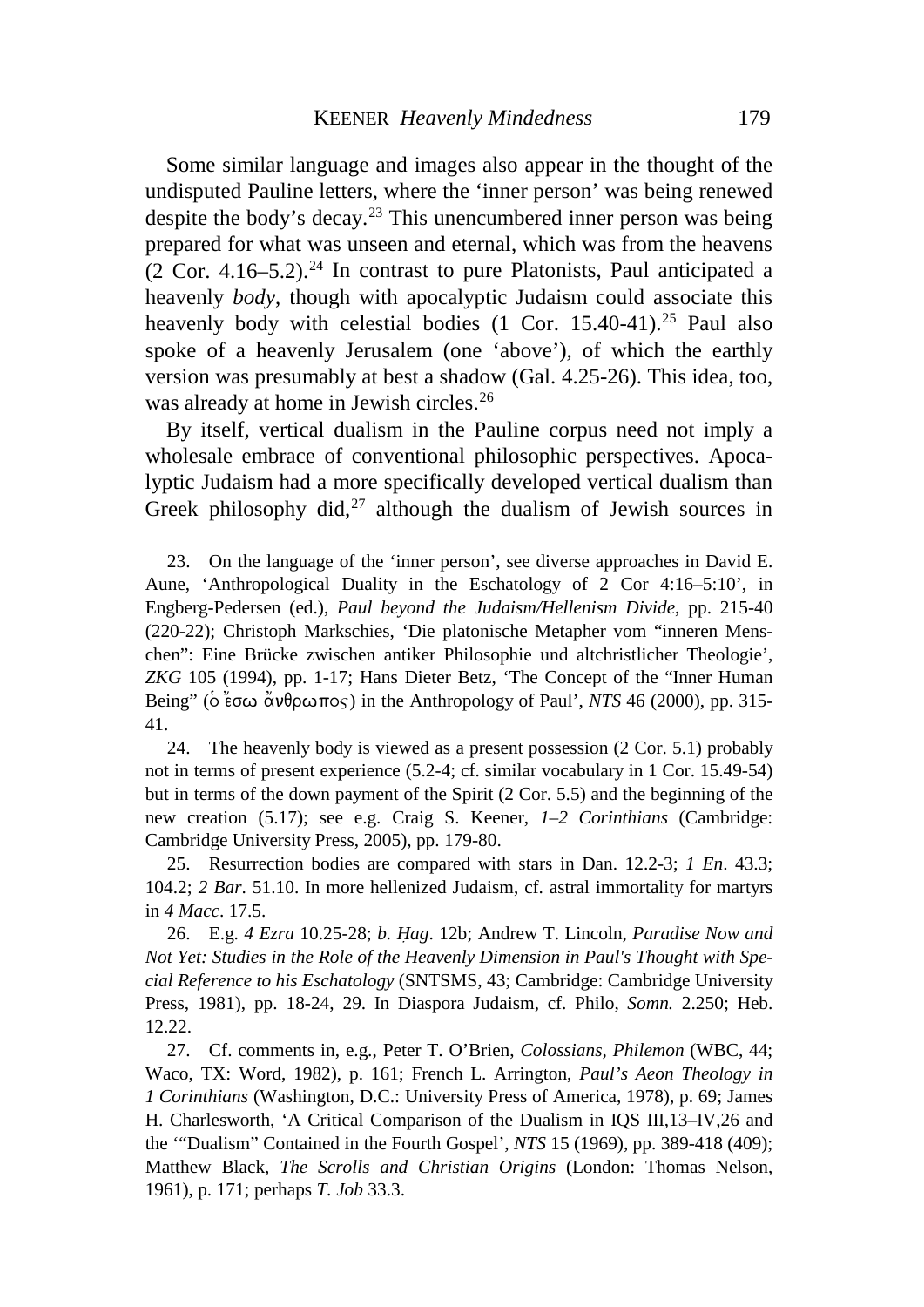Greek did not always carry the connotations that it did among philosophers.[28](#page-5-0) In Colossians 3, as in Jewish apocalyptic, the vertical dualism is also eschatological, so that the 'shadow' is contrasted with the coming world (Col. 2.17) and believers' identity is fully revealed at Christ's coming  $(3.4)$ <sup>[29](#page-5-1)</sup> Moreover, as is usually observed, <sup>[30](#page-5-2)</sup> the image of Jesus at the Father's right hand in 3.1 is specifically Jewish; it recalls Ps. 110.1, consistently applied to Jesus' exaltation as Lord in early Christianity.[31](#page-5-3) The writer's thought structure is intelligible in terms of a broader milieu, but his image is distinctly christocentric, both reflecting biblical images long applied christologically and implying a future eschatology. Nevertheless, as some examples above (such as Philo and other Diaspora Jewish sources) show, we need not force a choice between Jewish and hellenistic elements (again note Col. 2.8,  $16$ ).<sup>[32](#page-5-4)</sup>

### *'Where Christ is Enthroned' (Colossians 3.1)*

Contemplating 'matters above' was not a purely impersonal exercise, particularly for the writer of Colossians. For most ancient thinkers, the

<span id="page-5-0"></span>28. E.g. Judah (with its kingship) had 'earthly matters' and Levi (with its priesthood) 'heavenly matters' in *T. Jud.* 21.3. In the context of *T. Sol*. 6.10, 'heavenly matters' turns out to be essentially folk magic.

<span id="page-5-1"></span>29. For heaven as both present and eschatological in Jewish apocalyptic, see esp. Lincoln, *Paradise*.

<span id="page-5-2"></span>30. E.g. Eduard Lohse, *Colossians and Philemon* (trans. William R. Poehlmann and Robert J. Karris; ed. Helmut Koester; Hermeneia; Philadelphia: Fortress Press, 1971), p. 133. The image need not be so limited (Suetonius, *Nero* 13.2), but its pervasiveness in early Christianity supports this allusion.

<span id="page-5-3"></span>31. Mk 12.36; Acts 2.33-34; Heb. 1.3, 13 (cf. 8.1; 10.12; 12.2); *1 Clem*. 36.5; Polycarp, *Phil*. 2.1; *Barn*. 12.10. Some later rabbis assigned this location to teachers of Scripture and rabbinic tradition (*Pes. K*. 27.2, on Ps. 16.11).

<span id="page-5-4"></span>32. Nearly all scholars now recognize the value of Greco-Roman sources for understanding a wide range of Jewish sources, even from Jewish Palestine, in this era; see e.g. Saul Lieberman, *Hellenism in Jewish Palestine: Studies in the Literary Transmission, Beliefs and Manners of Palestine in the I Century B.C.E.–IV Century C.E.* (Texts and Studies of the Jewish Theological Seminary of America, 18; New York: Jewish Theological Seminary of America, 2nd edn; 1962); Boaz Cohen, *Jewish and Roman Law: A Comparative Study* (2 vols.; New York: Jewish Theological Seminary of America, 1966); Martin Hengel, *Judaism and Hellenism: Studies in their Encounter in Palestine during the Early Hellenistic Period* (trans. John Bowden; 2 vols.; Philadelphia: Fortress Press, 1974).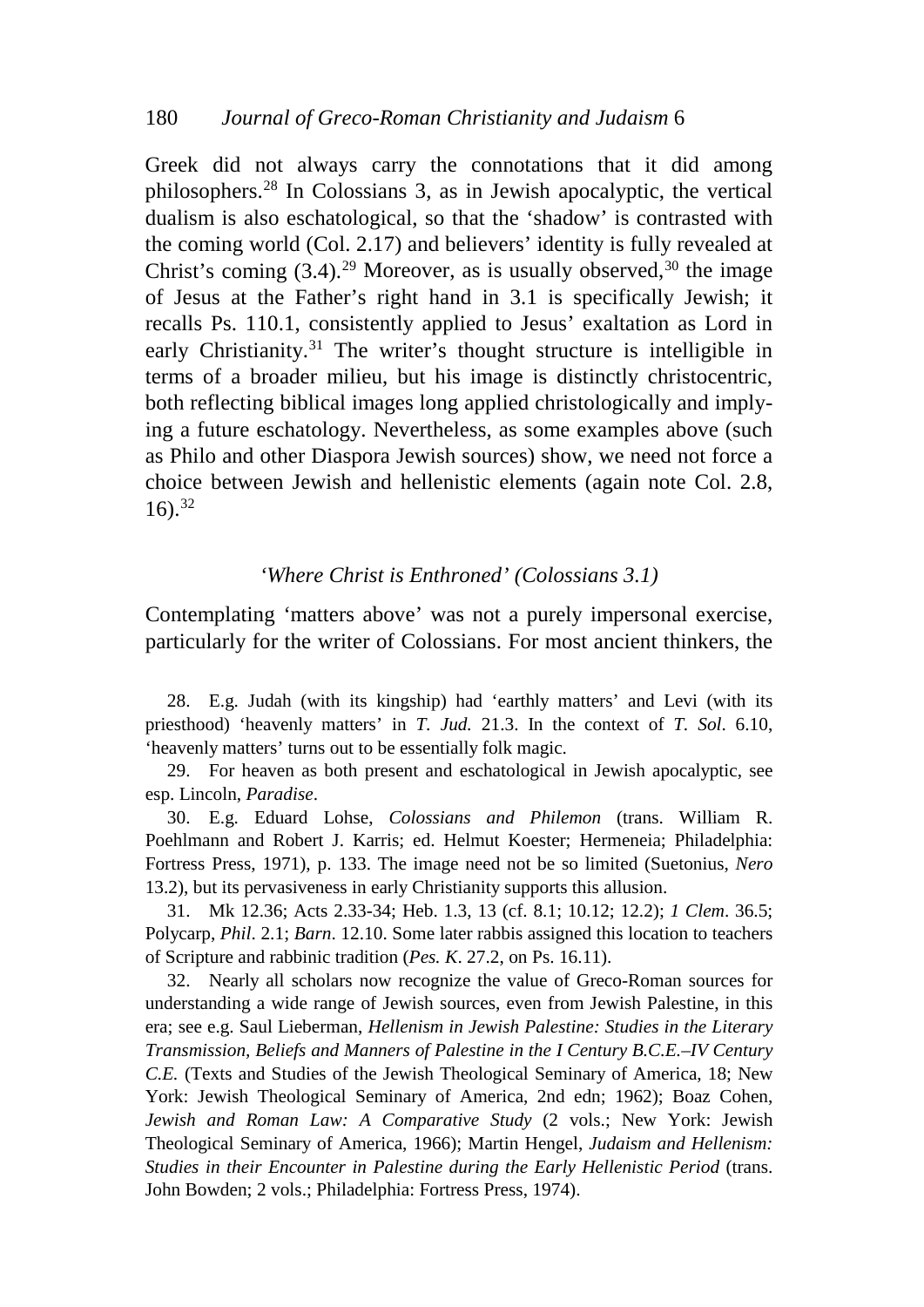heavens were not barren; the celestial deities lived there.<sup>[33](#page-6-0)</sup> Heaven also hosted the stars; many Gentiles viewed the stars as divine,<sup>[34](#page-6-1)</sup> and Jews normally viewed them as angels.<sup>[35](#page-6-2)</sup> In Platonic thought, pure deities could reside only in the heavens.<sup>[36](#page-6-3)</sup> The plurality of such divine beings in typical pagan thought would be problematic for our author. Following Plato, many regarded the realm between earth and heaven as the realm of intermediate *daimones*, but heaven as the place of the supreme God.<sup>[37](#page-6-4)</sup> For Colossians, the heavenly focus must be on Christ alone; Col. 1.15-17; 2.10, 15, 18, warn against overestimating the status of the intermediate powers (as angels would be understood to be) vis-à-vis Christ.

Others, however, sought the one, transcendent deity in the heavens. Platonic mysticism (including in Philo) sought contemplative or mysti-cal vision of God,<sup>[38](#page-6-5)</sup> but this aspiration was by no means limited to

<span id="page-6-0"></span>33. E.g. Ovid, *Metam*. 1.168-76; Valerius Maximus 7.1.1; Seneca, *Nat.* 1. pref. 2; *Dial*. 12.8.5; Valerius Flaccus 1.498; Dio Chrysostom, *Dei cogn*. 34; cf. Maximus of Tyre, *Or*. 39.4. In various Jewish sources, God was in the highest heaven (e.g. *2 En*. 20.1-3; *3 En*. 1.2); for Jewish association of God with heaven, see also, e.g., Dan. 4.26; 1 Esd. 4.58; Tob. 10.13; Jdt. 6.19; 1 Macc. 3.18, 50, 60; 4.24; *3 Macc*. 7.6; *1 En*. 83.9; 91.7; 1QM 12.5.

<span id="page-6-1"></span>34. E.g. Cicero, *Nat. d*. 2.15.39-40; *Rep.* 6.15.15; Seneca, *Ben*. 4.23.4; Iamblichus, *Myst*. 1.17, 19; condemnation of this view in *1 En*. 80.7-8; *Pes. R*. 15.1.

<span id="page-6-2"></span>35*. 1 En*. 80.6-8; *2 En*. 4.1; 29.3; Pseudo-Phocylides, 71, 75; Philo, *Plant.* 12, 14; *Sifre Deut*. 47.2.3-5; possibly *2 Bar*. 51.10.

36. Plutarch, *Is. Os.* 78, *Mor*. 382F.

<span id="page-6-4"></span><span id="page-6-3"></span>37. Maximus of Tyre, *Or*. 8.8; see also M.B. Trapp, *Maximus of Tyre: The Philosophical Orations* (Oxford: Clarendon Press, 1997), p. 76 n. 36. This image may be relevant for the lesser hosts in Col. 1.16, although the categories come closer to Jewish apocalyptic (Dan. 10.13, 21; *1 En*. 40.9; 61.10; 69.3; 72.1; 75.1; 82.10- 12; *3 Bar*. 12.3; cf. Sir. 17.17; *Jub*. 15.31-32; 35.17; *Mekilta Shirata* 2.112-18; *Sifre Deut*. 315.2.1).

<span id="page-6-5"></span>38. Maximus of Tyre, *Or*. 11.11; cf. Marie E. Isaacs, *The Concept of Spirit: A Study of* Pneuma *in Hellenistic Judaism and its Bearing on the New Testament* (Heythrop Monographs, 1; London: Heythrop College, 1976), p. 50; John M. Dillon, 'The Transcendence of God in Philo: Some Possible Sources', *Centre for Hermeneutical Studies Protocol* 16 (1975), pp. 1-8; Donald A. Hagner, 'The Vision of God in Philo and John: A Comparative Study', *JETS* 14 (1971), pp. 81-93 (89- 90). On the impossibility of full vision of God in this life, see Philo, *Praem. Poen.* 39. Only the pure soul could envision God (Philo, *Conf. Ling.* 92); for biblical examples, see Philo, *Mut. Nom.* 3-6; *Quaest. in Gen*. 4.138; *Conf. Ling.* 92, 146; *Somn.* 1.171; *Abr.* 57. On mysticism in Philo, see e.g. *The Ancestral Philosophy: Hellenistic Philosophy in Second Temple Judaism: Essays of David Winston* (ed.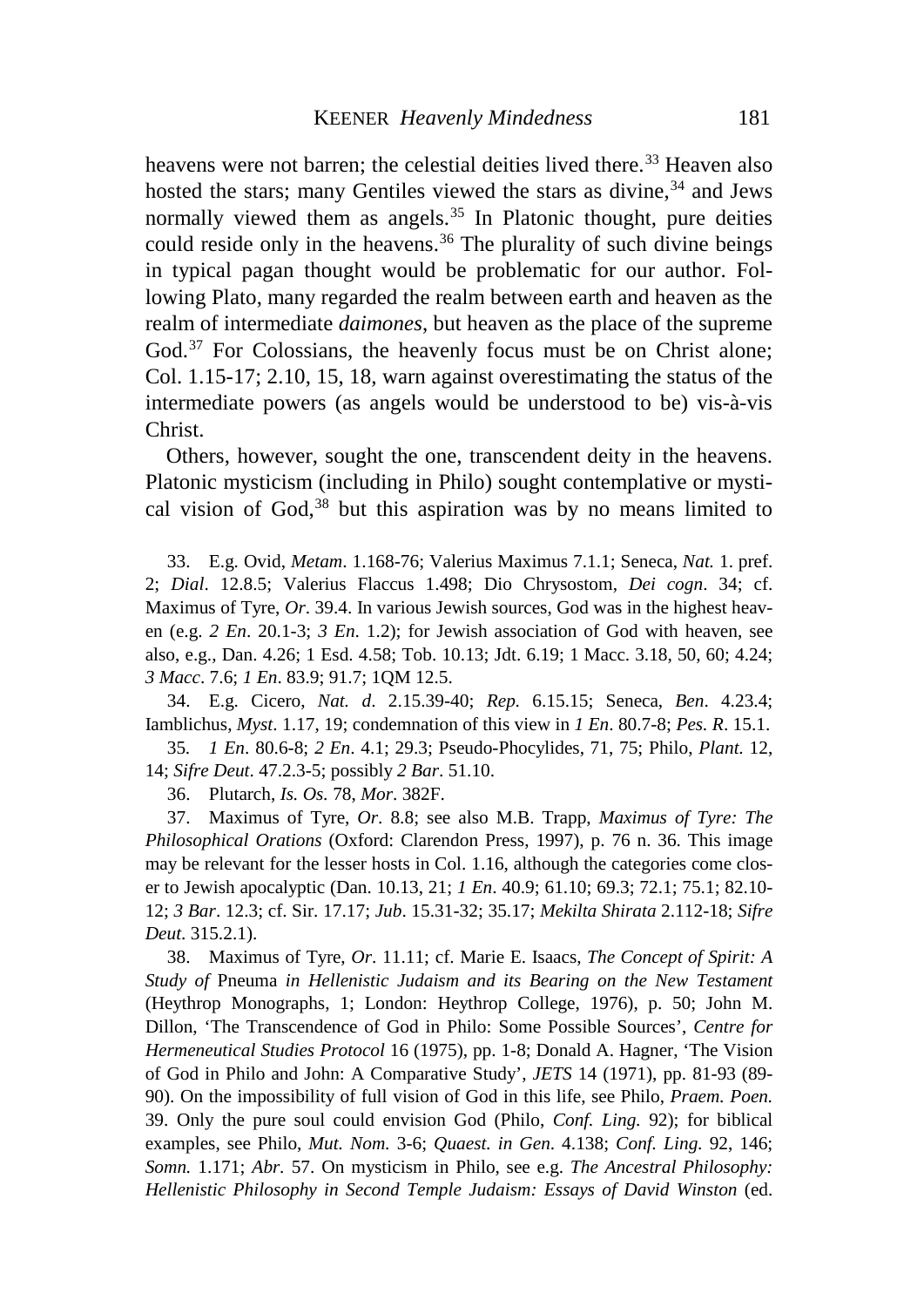Gentiles or even Philo. A primary goal of Jewish mysticism was vision of God's throne.<sup>[39](#page-7-0)</sup> The means of attaining this vision may have varied, but the objective remained fairly consistent.<sup>[40](#page-7-1)</sup> The date of some of these mystical sources is disputed, $41$  but God's exalted throne was also a key element in Jewish apocalypses from both centuries before our document and long afterward.<sup>[42](#page-7-3)</sup> Some of Paul's own visions (2 Cor. 12.1-4, 7) apparently included Jesus  $(12.1, 8-9)$ .<sup>[43](#page-7-4)</sup> For some early Christians beyond the immediate Pauline circle, Jesus was the only genuine mediator between heaven and earth (Jn 3.13; cf. 1.51; Matt. 11.25-27/Lk. 10.21-22).

Gregory E. Sterling; BJS, 331; Studia Philonica Monographs, 4; Providence: Brown University, 2001), pp. 31-32, 169-70; perhaps excessively, Erwin R. Goodenough, *An Introduction to Philo Judaeus* (Oxford: Basil Blackwell, 2nd edn, 1962), pp. 134-60.

<span id="page-7-0"></span>39. See e.g. Daphna V. Arbel, '"Understanding of the Heart": Spiritual Transformation and Divine Revelations in the Hekhalot and Merkavah Literature', *Jewish Studies Quarterly* 6 (1999), pp. 320-44.

<span id="page-7-1"></span>40. Angelic help appears in *1 En*. 71.5; 87.3; *2 En*. 7.1; *2 Bar*. 6.3-4; note the Spirit in Ezek. 43.5; Rev. 4.2. For an arduous journey, see e.g. *1 En*. 14.9-13; later rabbis nevertheless regarded this adventure as dangerous (e.g. *b. Hag.* 13a, *Bar.*; 14b, *Bar*.; Gershom G. Scholem, *Major Trends in Jewish Mysticism* [New York: Schocken Books, 3rd edn, 1971], pp. 42-44; cf. Andrea Lieber, 'Angels that Kill: Mediation and the Threat of Bodily Destruction in *Hekhalot* Narratives', *Studies in Spirituality* 14 [2004], pp. 17-35).

<span id="page-7-2"></span>41. For arguments for early merkabah traditions, see e.g. David J. Halperin, 'Merkabah Midrash in the Septuagint', *JBL* 101 (1982), pp. 351-63; Devorah Dimant and John Strugnell, 'The Merkabah Vision in *Second Ezekiel* (*4Q385 4*)', *RevQ* 14 (1990), pp. 331-48; James R. Davila, '4QMess ar (4Q534) and Merkavah Mysticism', *Dead Sea Discoveries* 5 (1998), pp. 367-81. The earliest traditions clearly grew over time, however; see Jacob Neusner, 'The Development of the *Merkavah* Tradition', *JSJ* 2 (1971), pp. 149-60.

<span id="page-7-3"></span>42. E.g. *1 En*. 14.18-20; 18.8; 47.3; 71.7; 90.20; *2 En*. 1a.4; 20.3; 21.1; 22.2; *3 En*. 1; *4 Ezra* 8.21; cf. *LAE* 25.3-4; 28.4.

<span id="page-7-4"></span>43. Some also view Paul in terms of the apocalyptic experiences that later contributed to merkabah mysticism; see e.g. Alan F. Segal, 'Paul's Jewish Presuppositions', in James D.G. Dunn (ed.), *The Cambridge Companion to St Paul* (Cambridge: Cambridge University Press, 2003), pp. 159-72 (170); J.W. Bowker, '"Merkabah" Visions and the Visions of Paul', *JSS* 16 (1971), pp. 157-73; Seyoon Kim, *The Origin of Paul's Gospel* (Tübingen: J.C.B. Mohr, 1981), pp. 252-53. Others demur (e.g. Peter Schäfer, 'NT and Hekhalot Literature: The Journey into Heaven in Paul and in Merkavah Mysticism', *JJS* 35 [1984], pp. 19-35).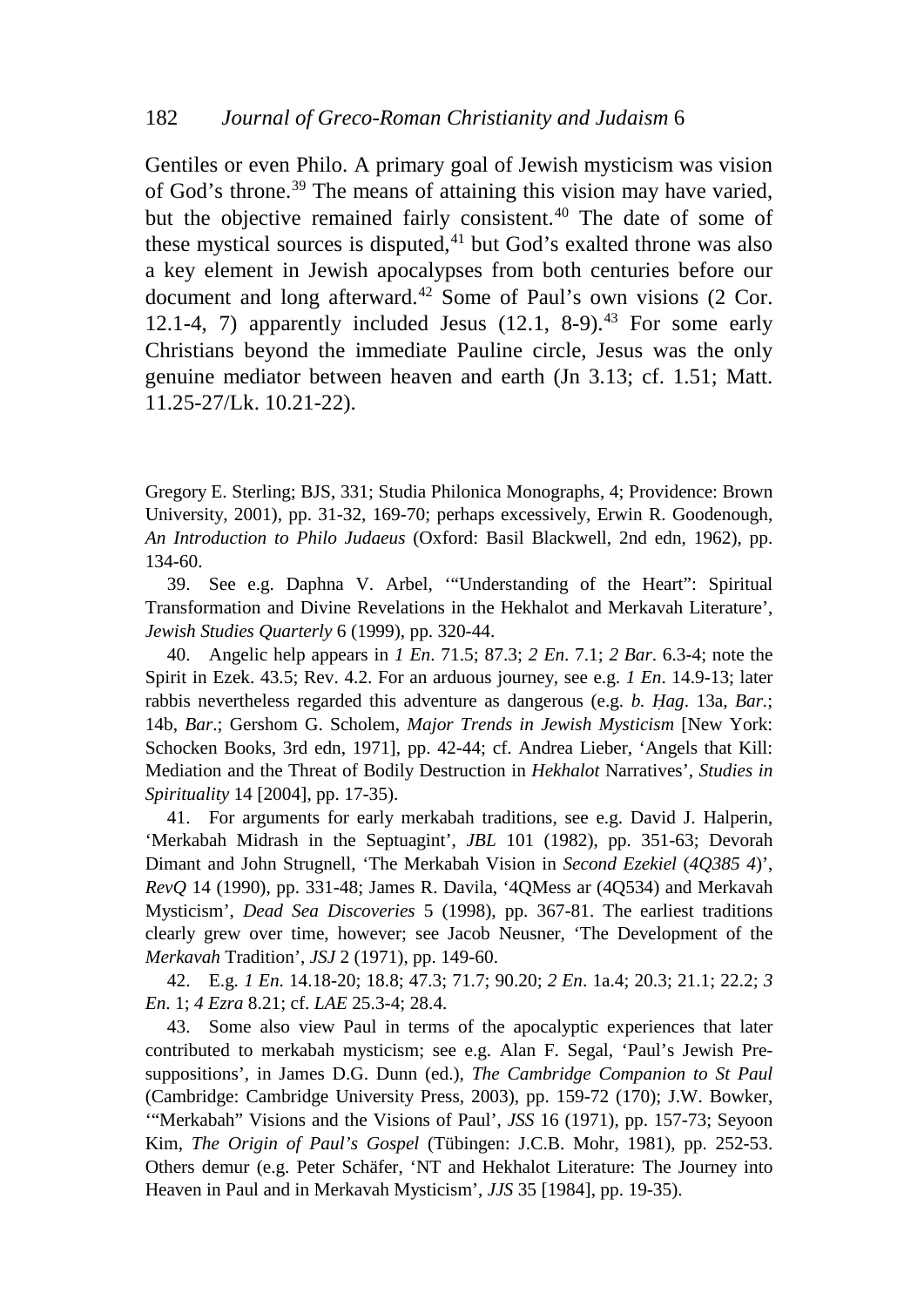The christocentric emphasis in Colossians 3 is unmistakable against this backdrop. Some philosophers sought to attain divine vision (and consequent transformation) through contemplating the purely transcendent, abstract deity of Platonism. Some Jewish mystics sought to attain divine vision of the throne chariot. In Colossians, however, the object of heavenly contemplation is no transcendent abstraction or even Israel's God in exalted splendor, but Christ. Philo may have limited experience of God to the mediation of the Logos;<sup>[44](#page-8-0)</sup> God draws the ideal person from 'earthly matters' to himself through the Logos.[45](#page-8-1) This perspective might be relevant to the centrality of Christ (in a role like divine Wisdom or the Logos) in Col. 1.15-20 and 2.8-9 and reiterated in our passage.[46](#page-8-2)

Granted, the writer speaks of  $\vec{\alpha}$   $\vec{\alpha}$   $\nu\omega$  ('matters above,' plural) versus 'earthly' matters in 3.2, but the only content of these heavenly matters specified is the exalted Christ. Indeed, the postpositive conjunction  $\gamma \alpha \rho$  ('for') in 3.3 explicitly predicates one's contemplation of 'matters above' on union with Christ in God. This focus fits the christocentric emphasis of Colossians as a whole. Heaven hosted many angelic ranks, but they were both created (1.16) and tamed (1.20) through Christ. Moreover, the emphasis fits the preceding context. Like the 'earthly things' of Platonism, Jewish new moons and sabbaths (2.16) were merely 'shadows' (2.17), though in this case not merely of heavenly things but, consistent with eastern Judaism, of eschatological things ('coming things', 2.17). I will not digress here to enter the debate about the precise contours of the asceticism discussed in 2.18- 23, but in any case, believers had died with Christ to such earthly matters (2.20-22). It was not abuse or neglect of the body (2.23) that caused them to transcend earthly matters, but union with a new 'body'

<span id="page-8-0"></span>44. See David Winston, 'Philo's Mysticism', *Studia Philonica* 8 (1996), pp. 74-82; cf. discussion in Hagner, 'Vision', 84; Harry Austryn Wolfson, *Philo: Foundations of Religious Philosophy in Judaism, Christianity, and Islam* (2 vols.; Cambridge, MA: Harvard University Press, 4th rev. edn, 1968), I, pp. 282-89.

45. Philo, *Sacr.* 8.

<span id="page-8-2"></span><span id="page-8-1"></span>46. Scholars have long identified logos or wisdom Christology in Col. 1.15-20; see e.g. Lohse, *Colossians*, pp. 47-48; Schweizer, *Colossians*, p. 69; Kim, *Origin*, p. 268; Richard N. Longenecker, *The Christology of Early Jewish Christianity* (London: SCM Press, 1970; repr. Grand Rapids: Baker Book House, 1981), p. 145; earlier, J.B. Lightfoot, *Saint Paul's Epistles to the Colossians and to Philemon* (London: Macmillan, 1879), p. 144.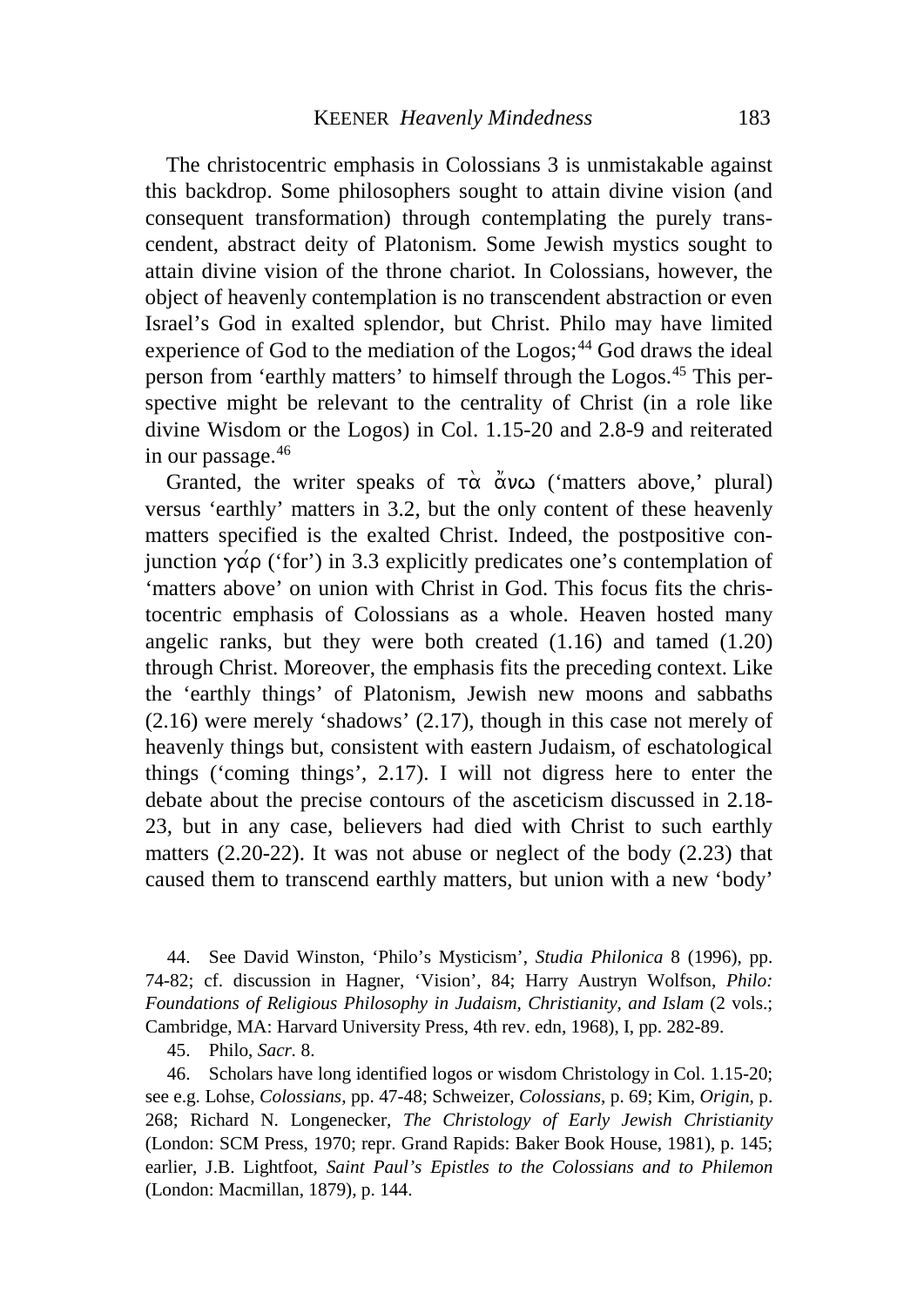in Christ (2.17; cf. 1.18, 22, 24; 3.15), hence death to the old one, presumably in Adam, in 3.5 (cf. also 2.11).

#### *Moral Implications of Heavenly Contemplation*

But if Christ is the focus, why does the author speak of  $\vec{\alpha} \times \vec{\alpha} \times \vec{\alpha}$ ('things above') in the plural in 3.2? He might use the plural  $\tau \alpha \alpha$   $\alpha$   $\alpha$ ('things above', i.e., 'heavenly matters' or even 'heavens') here simply to underline his evocation of contemporary language, but a singular could have communicated this sensitivity as well (cf. e.g., the singular of  $\omega \rho \propto \omega \sim$  in 1.23; especially 4.1).<sup>[47](#page-9-0)</sup> It is likely that he is preparing to complement or further explicate the mention of Christ (in 3.1) in what follows. Literary connections in fact do suggest that the following context explains what is involved in these  $\vec{\tau} \alpha$   $\alpha \alpha$ . As the invited focus of contemplation in 3.2, these 'things above' contrast with the 'earthly matters' that the same line summons hearers to avoid. The passage further defines these 'earthly matters' in terms of all the immoral behaviors to which one died with Christ (3.5-9, esp. 3.5), characterizing the old life (3.9).

Given their specific contrast to 'earthly' behaviors, the 'matters above' would then involve whatever characterized the new life in Christ (cf. 3.3-4). These characteristics are not simply universal parenesis but are repeatedly connected with Christ. Because the new person is made new in accordance with the Creator's image (3.10), embracing all humanity (3.11), the passage evokes a new Adam (cf. Gen. 1.26-27; Rom. 5.12-21), hence a new humanity in the heavenly Adam (cf. 1 Cor. 15.47-49). [48](#page-9-1) This new life reflects God's image in Christ (Col. 3.10- 11). Verse 11's climax could hardly be more emphatic:  $\pi \alpha \nu \tau \alpha \kappa \alpha$  is  $\nu$  $\pi \hat{\alpha}$ σιν Χριστός (Christ is all and among all), that is, Christ is the basis for the new humanity and is working in all the diversity of traditional human categories (cf. 1.27).

<span id="page-9-0"></span>47. Cf. also 1 Cor. 8.5; 15.47; Phil. 3.20. The singular and plural appear to function interchangeably in undisputed Pauline letters, most clearly in 2 Cor. 5.1-2 and 1 Thess. 1.10; 4.16, although Paul knows multiple heavens (12.2).

<span id="page-9-1"></span>48. For the Adamic allusion in Colossians, see e.g. Lohse, *Colossians*, pp. 142- 43; George Johnston, *Ephesians, Philippians, Colossians and Philemon* (Greenwood, SC: Attic Press, 1967), p. 65; Ralph P. Martin, *Colossians and Philemon* (Grand Rapids: Eerdmans, 1978), p. 107.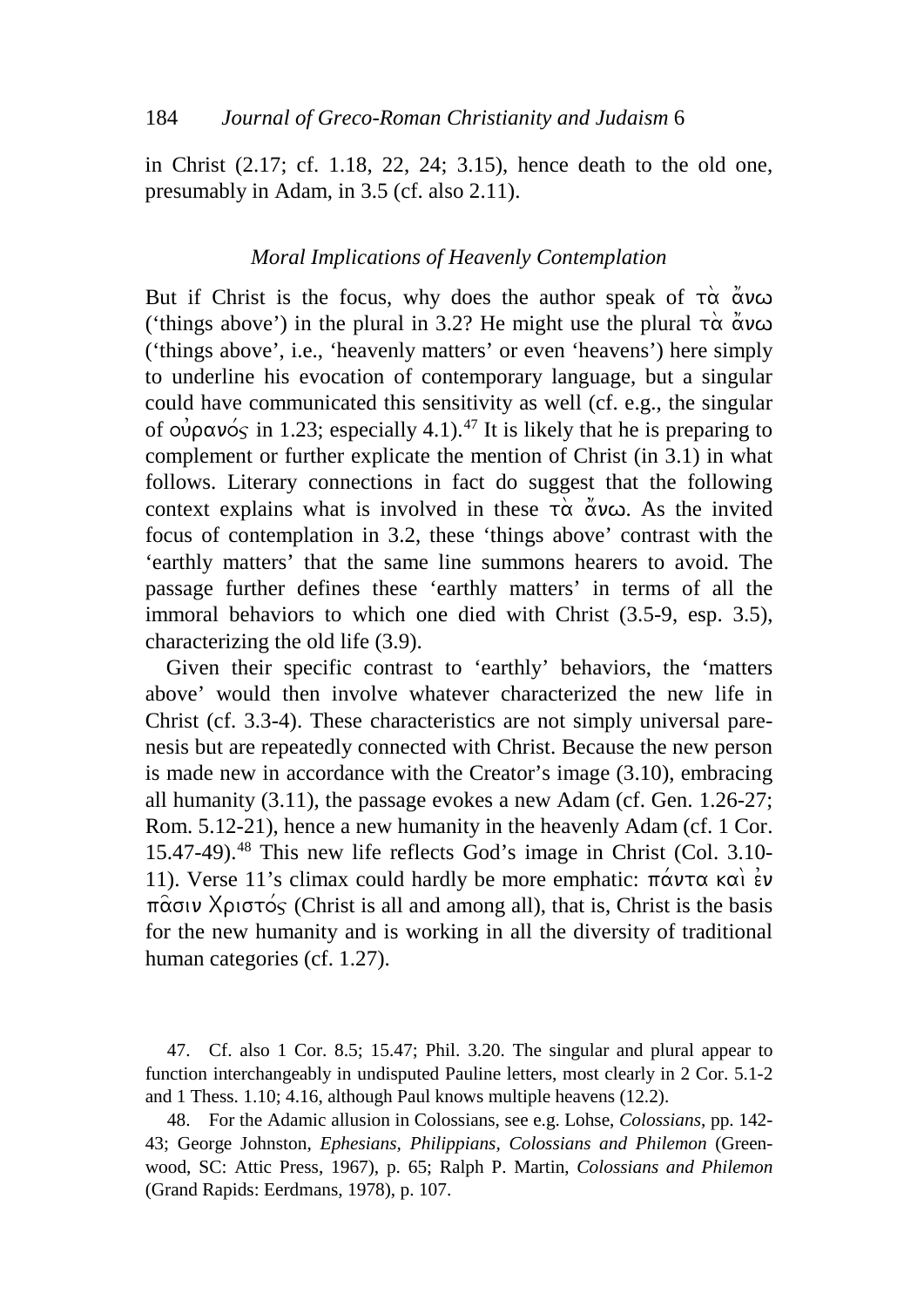In 'putting on' this new life (3.10), then, one puts on characteristics of Christ, such as kindness and forgiveness (3.13-14). The latter characteristic explicitly follows the Lord's example ( $\kappa \alpha \theta \dot{\omega}_S$   $\kappa \alpha \dot{\theta}$ )  $\kappa \psi \rho \log$ , 3.13). It is Christ's peace that unifies believers (3.15), surmounting ethnic and social boundaries (3.11); indeed, they are ultimately one body (3.15), that is, in Christ (1.18; 2.11, 19). The writer thus connects this parenetic material closely with his christocentric emphasis.

The depiction of new life in Christ continues further in the following lines about worship and conventional household codes. Whereas the parallel text about worship in Ephesians emphasizes the Spirit (Eph. 5.18-20), Colossians maintains the contextual emphasis on the effects of union with Christ: Christ's message dwelling in the believer produces worship  $(Col. 3.16-17).<sup>49</sup>$  $(Col. 3.16-17).<sup>49</sup>$  $(Col. 3.16-17).<sup>49</sup>$  All one's acts should be done in the name of Jesus (3.17), and for the Lord (3.23-24), including one's behavior in accordance with household codes (3.18, 20, 22, 23, 24; 4.1). In view of our discussion of 3.1-2, it is perhaps most relevant to note that Christian slaveholders must answer to a lord 'in heaven' (4.1). In the context, then, Colossians speaks of no abstract contemplation detached from present earthly existence. Rather, the focus on heaven is a focus on Christ, not only as he is enthroned above, but as that reality of his lordship impinges on the living of daily life. Even prayer involves present issues, even if they have eternal consequences (1.3, 9; 4.2-4, 12). For the author, believers should (to adapt a modern idiom) be so heavenly minded that they do more earthly good.

Moral demands may also be implicit in the presentation of Jesus' exalted status in 3.1, which indicates his authority. The allusion to Ps. 110.1, noted above as widely applied in early Christianity, implicitly identifies Jesus as 'lord'. Jesus appears as 'lord' as many as eight times in 3.13–4.1, most relevantly (as we have noted) as 'lord in heaven' in 4.1. In any case, for Colossians, union with the heavenly, exalted Christ

<span id="page-10-0"></span>49. If  $\delta$   $\lambda$ o $\gamma$ os tou $\alpha$  Xpiotou here means not 'the message about Christ' (cf. 1.5; 4.3; Rom. 10.17; 16.25; Eph. 3.4) but perhaps something like 'the speaking of Christ' (cf. 3.17; 4.6; Rom. 9.6; 1 Thess. 2.13; perhaps Col. 1.25; cf. Christ praying in Richard B. Hays, *The Conversion of the Imagination: Paul as Interpreter of Israel's Scripture* [Grand Rapids: Eerdmans, 2005], p. 107), the author could connect believers' worship to Christ's activity even more clearly, but the former interpretation might be likelier.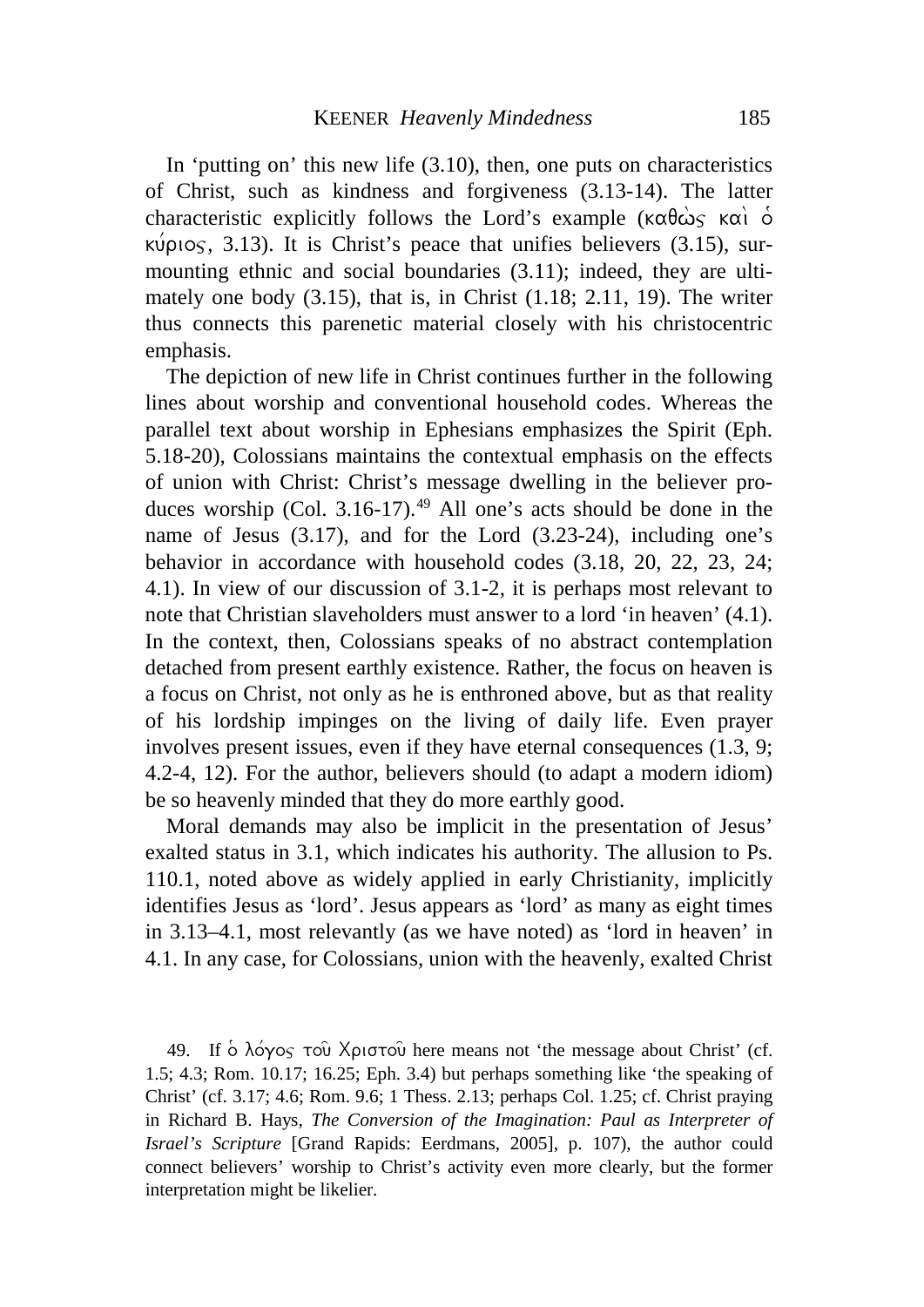redefines believers' eschatological identity and should thus impinge on their present behavior.

### *The Intelligibility of the Moral Connection for Ancient Hearers*

A Middle Platonist would detect a ready connection between the ascent in 3.1-2 and the warning against earthly, bodily passions in 3.5. For Middle Platonists, the intellect would experience God, rising ever upward, as it relinquished bodily sense-knowledge and earthly mat-ters.<sup>[50](#page-11-0)</sup> A strong intellect could encounter the divine in the heavens;<sup>[51](#page-11-1)</sup> philosophic rhetoric could direct the mind away from indulging vices to contemplating matters above.<sup>[52](#page-11-2)</sup> For later Platonists, pleasure dragged the soul back down toward the body.<sup>[53](#page-11-3)</sup> Those who wished to ascend to God needed to abstain from pleasures;<sup>[54](#page-11-4)</sup> virtue would draw the soul upward toward what it was like.<sup>[55](#page-11-5)</sup> Nor was this concern limited to later Platonists. The first-century Jewish thinker Philo emphasized not only the soul's heavenward proclivity (as noted above), but also the danger of distraction from that proclivity. Thus he believed that the primeval serpent symbolized pleasure because of its downward orientation.<sup>[56](#page-11-6)</sup> Others also agreed that thinking like deity required virtue, renouncing desire for anything evil or shameful.[57](#page-11-7)

The Stoic Seneca concurred that the soul would ascend by contemplating the heavens only to the extent that it was freed from the

<span id="page-11-0"></span>50. Maximus of Tyre, *Or*. 11.10. For Maximus, however, contemplating stars and planets, like *daimones*, was simply contemplating divine works (11.12).

<span id="page-11-1"></span>51. Maximus of Tyre, *Or*. 2.2 (conceding that most people, however, needed images to help them).

52. Maximus of Tyre, *Or*. 25.6.

<span id="page-11-3"></span><span id="page-11-2"></span>53. Porphyry, *Marc*. 6.108. Passions affixed the soul to the body (Plato, *Phaed.* 83d; Iamblichus, *Vit. Pyth.* 32.228).

54. Porphyry, *Marc*. 6.105-108; 7.131-34.

<span id="page-11-5"></span><span id="page-11-4"></span>55. Porphyry, *Marc*. 16.267-68. Because the divinely inspired intellect was 'like' God, it would be drawn to God (19.314-16); contemplation of God purified the mind (11.204). Earlier writers also agreed that reason shared the divine nature (*Rhet. Alex*. preface 1420b.20-21; Aelius Aristides, *Defense of Oratory* 409-10, §139D).

<span id="page-11-6"></span>56. Philo, *Op. Mund.* 157.

<span id="page-11-7"></span>57. Dio Chrysostom, *4 Regn*. 42-43.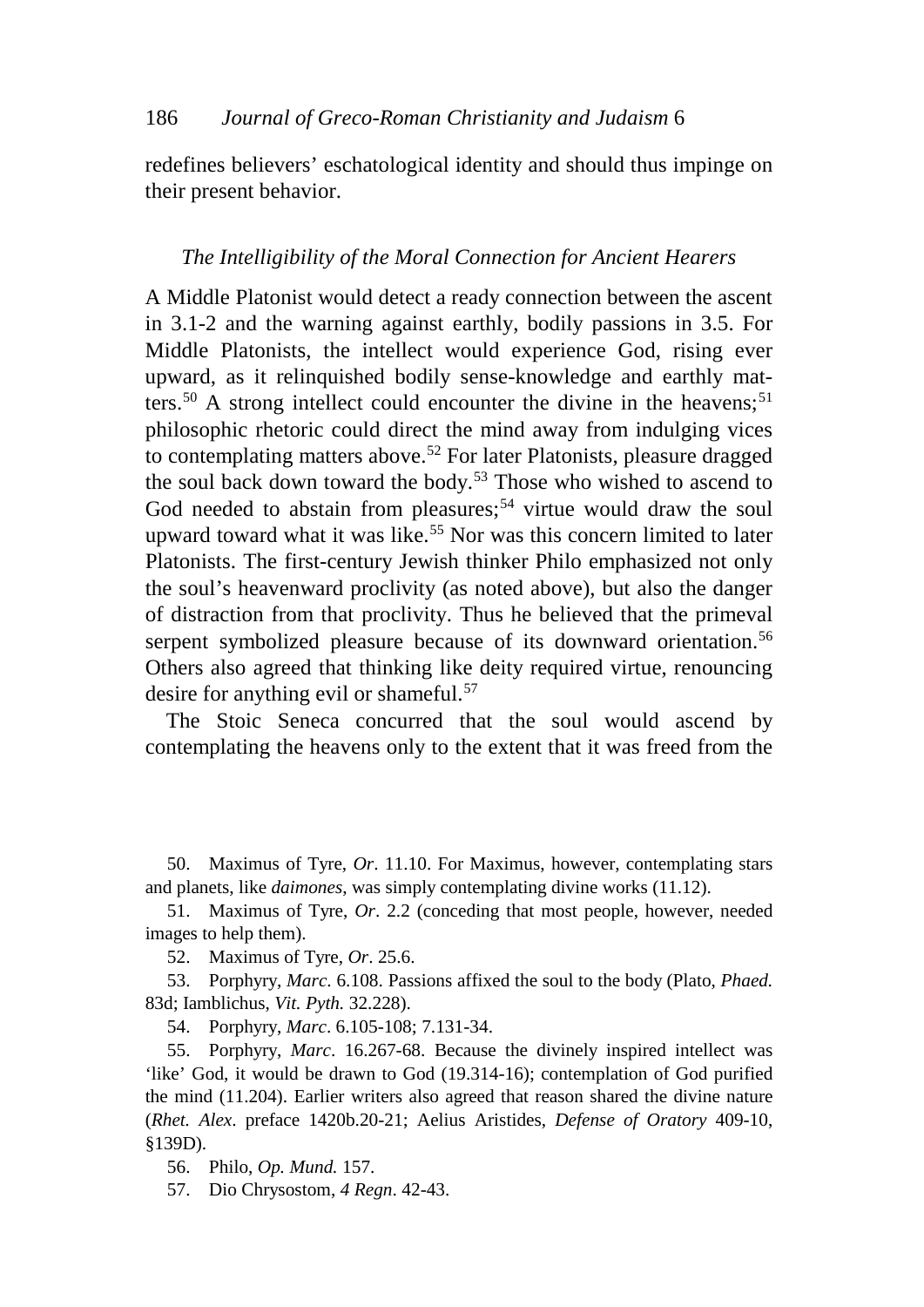body.[58](#page-12-0) The flesh weights a person down, but the soul by nature is light, eager to ascend to the highest heavens on which it meditates.<sup>[59](#page-12-1)</sup> In freeing the soul from passions, virtue released it to contemplate heavenly things; $60$  by moving among the stars, the mind should spurn evil and worldly wealth.<sup>[61](#page-12-3)</sup>

Popular detractors of philosophy did not always appreciate implied connections between heavenly contemplation and earthly behavior; for some critics, in fact, philosophers could become so heavenly-minded that they were no earthly good. Some considered discussion of the state more profitable for terrestrial audiences.<sup>[62](#page-12-4)</sup> Writers could depict typical farmers as rejecting the impractical pursuits of philosophers who 'meddle with things above the earth'.<sup>[63](#page-12-5)</sup> Another work complains that one could not speak wisdom concerning heavenly matters unless one understood earthly matters.<sup>[64](#page-12-6)</sup> Others merely warned that those who cannot understand earthly matters dare not pretend to understand heavenly ones.<sup>[65](#page-12-7)</sup>

Many observers ridiculed the celestial preoccupation of astronomers and philosophers through a familiar anecdote. A servant girl reportedly ridiculed Thales for falling into a well while preoccupied by the stars, complaining that he sought to know heavenly matters while ignoring what lay beneath him.<sup>[66](#page-12-8)</sup> Others applied this story line more widely.<sup>[67](#page-12-9)</sup> In

<span id="page-12-0"></span>58. Seneca, *Nat.* 1. pref. 11. For the 'earthly' body and its influence, see Epictetus, *Diatr*. 1.9.

<span id="page-12-1"></span>59. Seneca, *Dial*. 12.11.6. In much of ancient physics, air and especially fire were the lightest and highest of substances (Pliny, *Nat*. 2.4.1), but heavy elements could hold lighter elements down (Pliny, *Nat*. 2.4.11). Some, however, viewed the heavens as consisting of an element different from earthly ones, and more divine (Aristotle, *Cael.* 1.2, 268b11-269a32).

<span id="page-12-3"></span><span id="page-12-2"></span>60. Seneca, *Nat.* 1. pref. 6. Seneca may connect envisioning the universe mentally with overpowering vices in *Nat.* 3. pref. 10 (where he mentions them together).

61. Seneca, *Nat.* 1. pref. 7.

<span id="page-12-4"></span>62. Dio Chrysostom, *Alex.* 25; contrast Philo, *Spec. Leg.* 3.3.

63. Alciphron, *Farmers* 11 (Sitalces to Oenopion, his son), 3.14 (LCL p. 103).

64. Philostratus, *Hrk*. 33.6-7.

65. Wis. 9.16; cf. Jn 3.12.

<span id="page-12-8"></span><span id="page-12-7"></span><span id="page-12-6"></span><span id="page-12-5"></span>66. Plato, *Theaet.* 174A. Plato's Socrates thus commented that philosophers must be ready for ridicule for not sharing others' focus (*Theaet.* 174A-175B).

<span id="page-12-9"></span>67. E.g. Aesop, *Fable* 40, cited in Lawrence M. Wills, 'The Aesop Tradition', in Amy-Jill Levine, Dale C. Allison, Jr, and John Dominic Crossan (eds.), *The Historical Jesus in Context* (Princeton Readings in Religions; Princeton: Princeton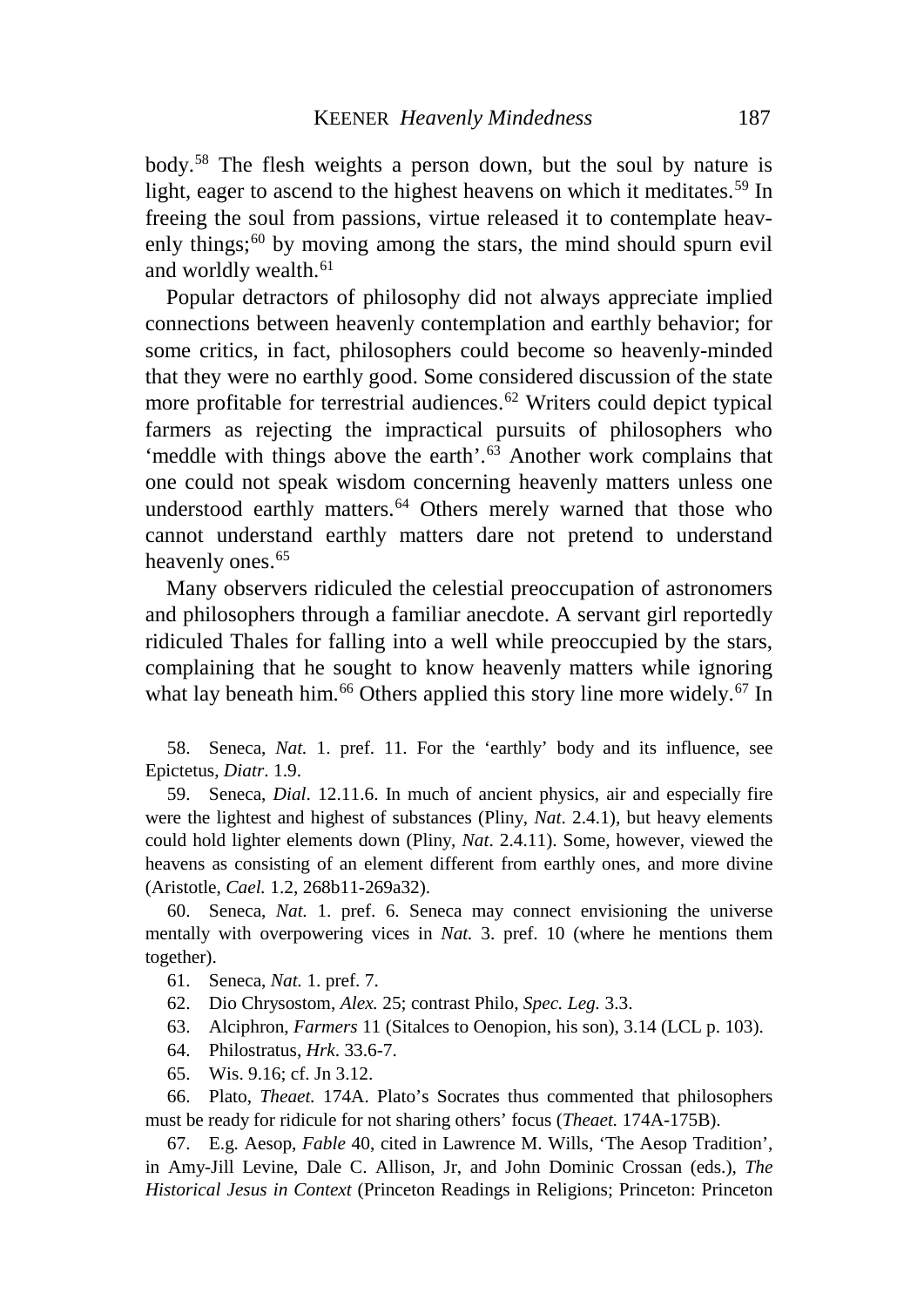one later story Alexander of Macedon allowed a stargazing astrologer to fall into a pit, which mortally wounded him; rather than extending sympathy, Alexander mercilessly reproached the hapless astrologer for studying heavenly matters while ignoring earthly ones.<sup>[68](#page-13-0)</sup> Nevertheless, the writer of Colossians, like many philosophers, could not be justly charged with such neglect. As we have noted, the author not only uses familiar language for contemplating 'matters above', but also applies this idea to concrete behavioral issues (3.5–4.1).

## *Heavenly Afterlife and Colossians 3*

Although Col. 3.1-2 is not itself explicitly eschatological, it quickly gives way to an eschatological expectation (3.4); as in many Jewish sources, vertical dualism is connected with eschatological dualism. Colossians speaks elsewhere of a hope reserved for believers in heaven (1.5; cf. 1 Pet. 1.3-4), appealing to an image familiar by the writer's day, including in the circles to which the writer objects (cf. Col. 2.8, 16). In Colossians, however, the basis for the hope is already effective among believers (1.23, 27). Believers' lives are already hidden with Christ (3.3), who is their life (3.4), with consequent promise for the future (3.5; cf. the present possession of the Spirit as a guarantee of the future in, e.g., Rom. 8.23; 2 Cor. 5.4-5; Eph. 1.13-14).

Philosophers and those influenced by them usually viewed the heavens as pure, perfect, and unchanging, hence eternal.<sup>[69](#page-13-1)</sup> This conception shaped many views of immortality. Even if scholars a century ago overemphasized astral immortality, $70$  the soul's celestial

University Press, 2006), pp. 222-37 (226), mocking an astronomer. Cf. Philostratus, *Hrk*. 1.2; 33.6-8, and comment in Jennifer K. Berenson Maclean and Ellen Bradshaw Aitken, 'Introduction', in their *Flavius Philostratus: Heroikos* (SBL Writings from the Greco-Roman World, 1; Atlanta: SBL, 2001), pp. xxxvii-xcii (lxxxi-lxxxii).

68. Pseudo-Callisthenes, *Alex*. 1.14.

<span id="page-13-1"></span><span id="page-13-0"></span>69. In Platonic and Pythagorean sources, see e.g. Philo, *Quaest. in Exod.* 2.73; Maximus of Tyre, *Or*. 21.7-8; Plotinus, *Enn*. 2.1-2 (noting their ordering by the universal Soul); Pythagoras in Diogenes Laertius, 8.1.27. In Cicero, *Rep.* 6.17.17, everything above the moon was eternal. Cf. also, e.g., the contrast between what is earthly/mortal and heavenly/divine in Plutarch, *Quaest. rom*. 78, *Mor*. 282F.

<span id="page-13-2"></span>70. E.g. Franz Cumont, *After Life in Roman Paganism: Lectures Delivered at Yale University on the Silliman Foundation* (New Haven: Yale University Press, 1922), pp. 91-109.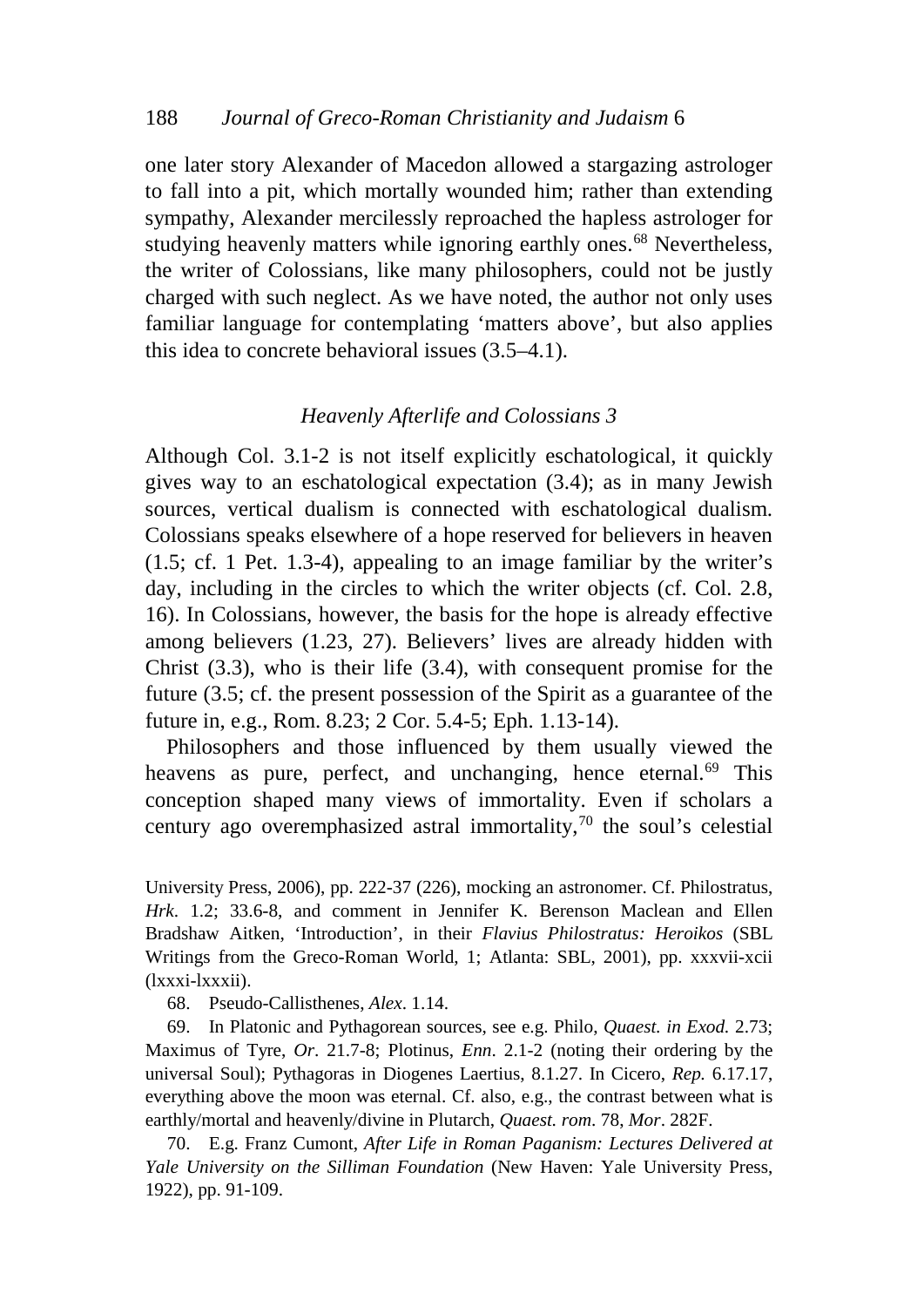destination appears in various ancient sources.<sup>[71](#page-14-0)</sup> In some Greek and Roman sources, the soul was of heavenly origin and cultivated its heavenly character by meditating on the divine, on what was heav-enly.<sup>[72](#page-14-1)</sup> This prepared the soul for its heavenward ascent after death.<sup>[73](#page-14-2)</sup> Souls imprisoned in present bodies could look heavenward in anticipation of their release.[74](#page-14-3) The soul ascended to the heavens to which it was akin, leaving behind the body.<sup>[75](#page-14-4)</sup> The souls of the deceased ascend-ed and could look down from heaven.<sup>[76](#page-14-5)</sup> Whereas pure souls ascended, however, souls too attached to their bodies might be thought to hover in the atmosphere and ascend higher only over long periods of time.<sup>[77](#page-14-6)</sup>

Colossians does not address what is 'eternal' in the heavens in an abstract sense, however, but in 3.1 emphasizes Jesus' resurrection, with its eschatological implications for believers in 3.3-4 (cf. 2.17). The allusion to Ps. 110.1 (noted above) also surely presupposes Jesus' resurrection, given the connection in early Christian tradition (Rom. 8.34; Eph. 1.20; Acts 2.33-34; 1 Pet. 3.21-22). Just as Hellenistic Jews like Philo could adapt Gentile philosophy in light of Jewish tradition, so can our author, though our author is far less assimilated than Philo (and may provide a *contrast* with philosophy, in view of 2.8). Just as

<span id="page-14-0"></span>71. On astral immortality, see e.g. Dale B. Martin, *The Corinthian Body* (New Haven: Yale University Press, 1995), p. 117. For deceased heroes becoming stars, see e.g. Virgil, *Aen*. 7.210-11; Valerius Maximus 4.6. ext. 3; Lucan, *C.W.* 9.1-9; Ovid, *Metam*. 15.749, 843-51 (Ovid hopes this for himself in 15.875-76).

<span id="page-14-1"></span>72. E.g. Porphyry (a much later Platonist), *Marc*. 6.103-108; 7.131-34; 10.180- 83; 16.267-68; 26.415-16. In Valerius Flaccus 3.378-82, people were originally fire, stars in heaven (also Cicero, *Rep.* 6.15.15); they became mortals, but they eventually return to heaven.

<span id="page-14-2"></span>73. For the soul's postmortem ascent, see e.g. Cicero, *Rep.* 6.16.16; 6.24.26; Philo, *Quaest. in Gen.* 3.45; Heraclitus, *Ep*. 5; Maximus of Tyre, *Or*. 9.6; 11.11; 41.5; Menander Rhetor 2.9, 414.21-23; also Aune, 'Duality', p. 228; for particular philosophers' expected ascents, see Cercidas, frg. 1; Eunapius, *Vit.* 469; Herodian 1.5.6. Some portrayed this ascent as divinization (Menander Rhetor 2.9, 414.25-27), which goes beyond the closest early Christian parallels to the idea (2 Cor. 3.18; 2 Pet. 1.4).

- 74. Maximus of Tyre, *Or*. 7.5.
- 75. Cicero, *Tusc*. 1.19.43-44.
- 76. Seneca, *Dial*. 11.9.3.

<span id="page-14-6"></span><span id="page-14-5"></span><span id="page-14-4"></span><span id="page-14-3"></span>77. Cicero, *Rep.* 6.26.29; *Tusc*. 1.31.75; cf. other unhappy approaches in Valerius Flaccus 3.383-96; Pythagoras in Diogenes Laertius 8.1.31. Valerius Maximus 9.3. ext. 1, opines that Alexander's evil deeds nearly prevented his ascension.